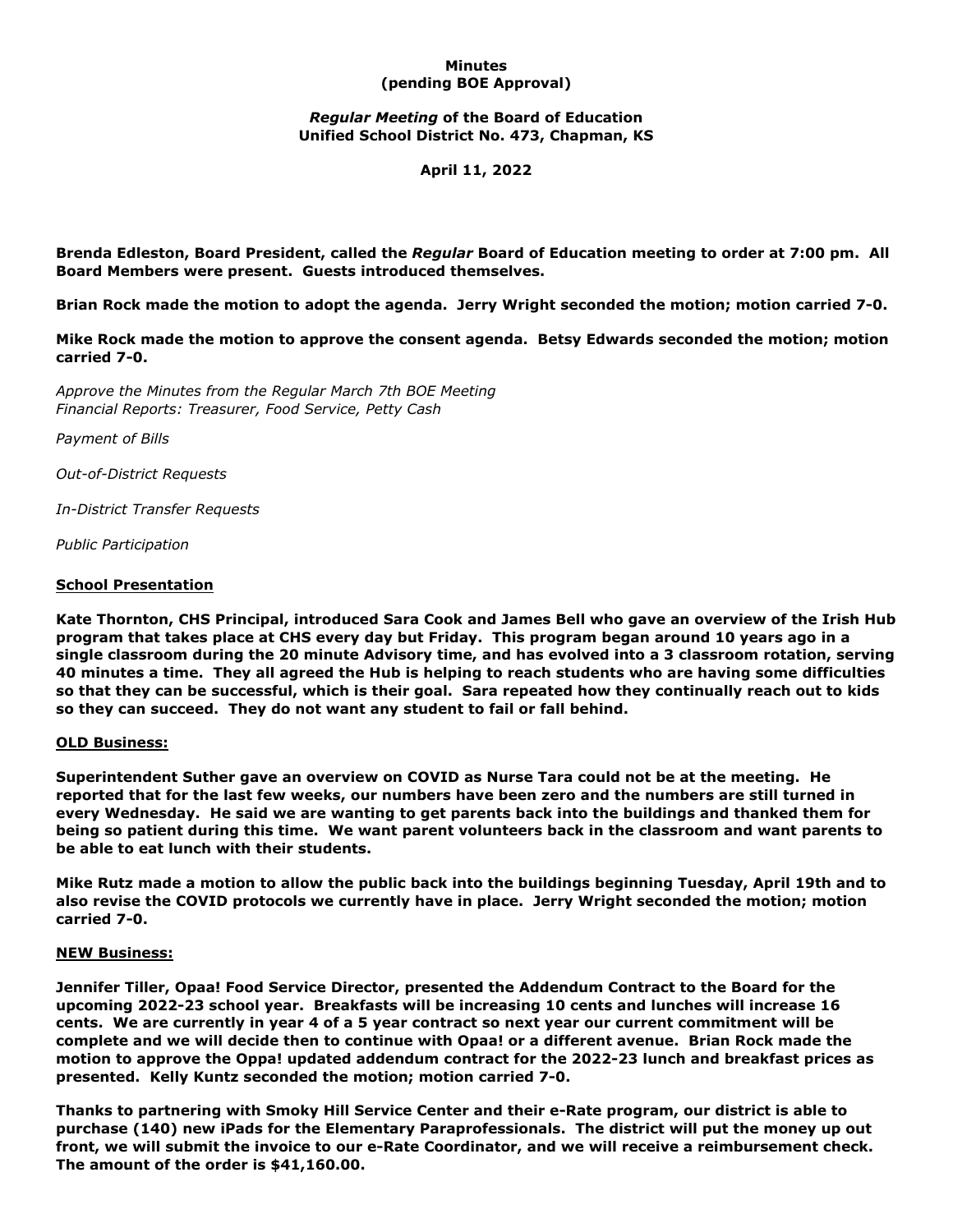**Mike Rutz made the motion to have Jerry Wright and Brian Rock serve as the Board Representatives for the CHS Graduation Commencement Ceremony and also have Kelly Kuntz and Brenda Edleston serve as the Board Representatives at the 8th Grade Promotion ceremony. Betsy Edwards seconded the motion; motion carried 7-0.**

**Kelly Kuntz made the motion to approve all of the recommended 2022 Graduates pending the Kansas State Department of Education and Chapman High School requirements are met. Mike Rutz seconded the motion; motion carried 7-0.**

**Mike Rutz made the motion for the Board to renew the 2022-23 KASB Membership Renewal and Season Pass and also the KASB Legal Assistance Fund Contract. Brian Rock seconded the motion; motion carried 7-0.**

**Brian Rock made a motion to approve the resignations and new hires that were presented to the Board. Jerry Wright seconded the motion; motion carried 7-0.**

*Resignations:*

- *1. Robert Cox MS Asst. Volleyball Coach*
- *2. Lori Erickson MS Science Teacher*
- *3. Alexa Raney CHS Spanish Teacher*
- *4. Jessica Westfall MS PT Dishwasher*
- *5. Jenny Elliott BR Custodian*
- *6. Amy Gruen CHS Stuco Sponsor*

*New Hires:*

- *1. Harrison Lamb CHS Spanish & Drama Teacher, Fall Musical Director, Spring Play Director, and Forensics Coach*
- *2. Timothy Coles CMS Math Teacher, CHS Assistant Football Coach, CMS Head Wrestling Coach and Track Coach*
- *3. Tom Smith CHS Football Assistant Coach*

### *The Board took a (5) minute break before beginning the Executive Sessions from 8:06 - 8:11 pm.*

**Kelly Kuntz made the motion for the Board to go into Executive Session for (15) minutes in order to discuss negotiations pursuant to the exception for employer-employee negotiations under KOMA, and the open meeting will resume in the Board Room at 8:30 pm. Todd Frieze seconded the motion; motion carried 7-0. Superintendent Suther is invited into the session.**

**The Board returned to open session at 8:30 pm.**

**Brian Rock made the motion for the Board will go into Executive Session for (20) minutes in order to discuss Personnel items pursuant to non-elected personnel exception under KOMA, and the open meeting will resume in the Board Room at 8:55 pm. Mike Rutz seconded the motion; motion carried 7-0.**

**The Board returned to open session at 8:55 pm.**

**Mike Rutz made the motion for the Board will go into Executive Session for (5) minutes in order to discuss Personnel items pursuant to non-elected personnel exception under KOMA, and the open meeting will resume in the Board Room at 9:00 pm. Kelly Kuntz seconded the motion; motion carried 7-0.**

**The Board returned to open session at 9:00 pm.**

**Brenda Edleston made the motion for the Board will go into Executive Session for (5) minutes in order to discuss Personnel items pursuant to non-elected personnel exception under KOMA, and the open meeting will resume in the Board Room at 9:05 pm. Mike Rutz seconded the motion; motion carried 7-0.**